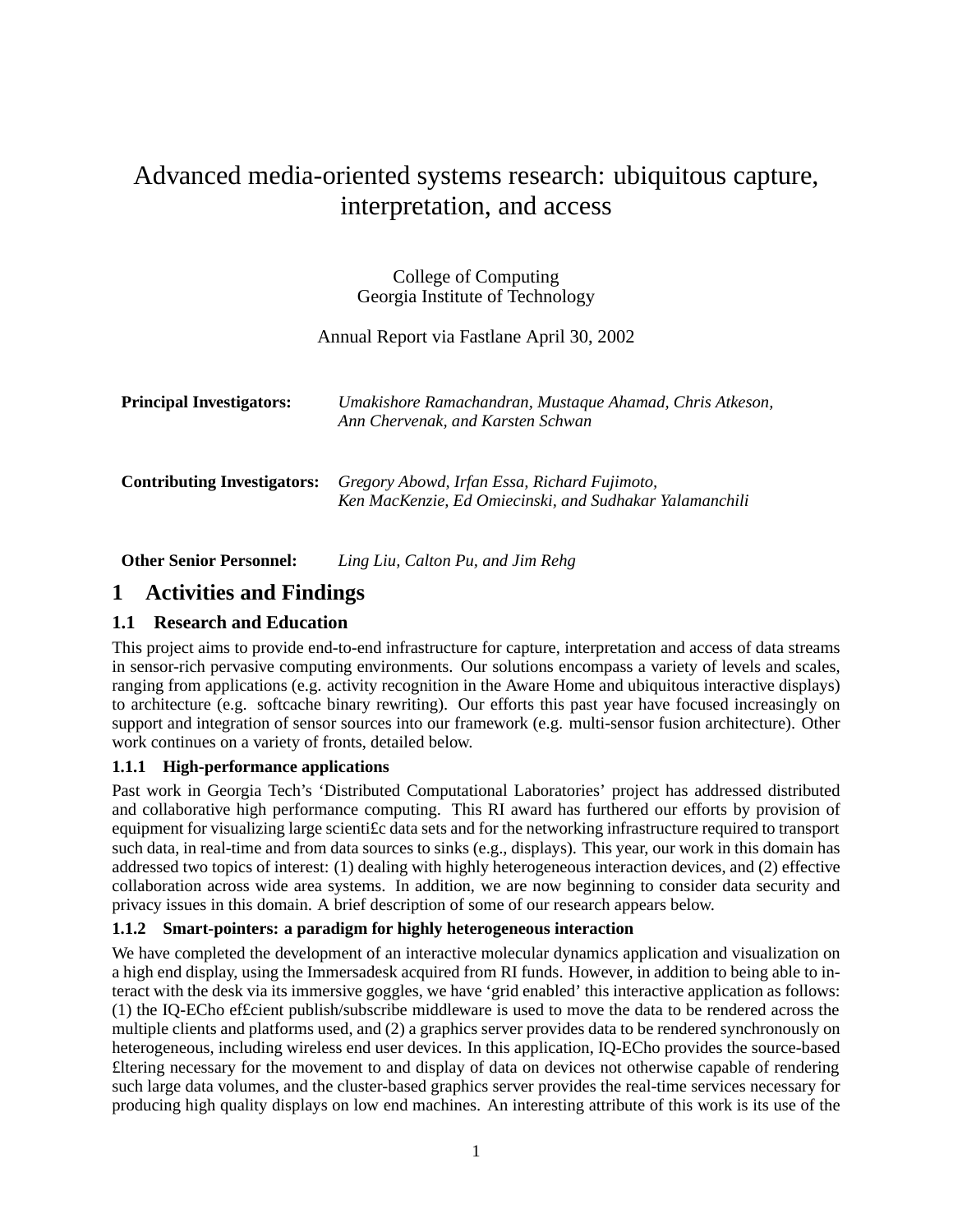'smart pointer' paradigm for low end displays. The idea is not to display the same data on the low end display (e.g., a handheld iPAQ) as on the Immersadesk, but instead, to treat the handheld as a pointer into the large data volume rendered on the desk. Speci£cally, we call this a 'smart pointer' because we utilize the handheld's ¤exibility to act as a 'lens' or focus device for the data seen on the large display. For example, for an atom rendered graphically on the desk, the handheld might display its bond forces as a 2D graph. As a result, end users can navigate meaningfully through the large data volumes seen on the desk. An extension of this work for remote clients unable to physically see the desk is under way.

### **1.1.3 IQ-Echo: Middleware services for heterogeneous interactive and real-time applications**

Efficient remote graphics services like those required for smart pointers are but one of the applications targeted by our work with publish/subscribe middleware for high performance systems. More generally, our research with IQ-ECho addresses the ef£cient transfer of large data across wide-area networks, focusing on applications like remote visualization and real-time collaboration. To attain high performance in the real-time exchange of data across collaborating machines and end users, we are developing and evaluating methods and techniques for coordinating application-level with network transport-level adaptations of data communication. Speci£cally, complementing previous work on TCP-friendly communication and on adaptive transport protocols, our recent work with the underlying IQ-RUDP protocol strongly coordinates application-level with transport-level changes in communication behavior, so as to best meet application needs without violating fairness in network resource usage. Using IQ-ECho and IQ-RUDP, application-level adaptations like selective data down-sampling are triggered by transport-level information provided by the instrumented IQ-RUDP protocol underlying IQ-ECho's communications. The application- to network-layer exchange of information necessary for such coordinated adaptations is implemented with ECho attributes, which provide a lightweight way for an application to provide quality of service information and to describe its adaptation to the transport layer, and for IQ-RUDP to share network status information with an application. In addition to triggering application-level adaptations and reacting to certain changes in network state, IQ-RUDP also re-adapts its own communication behavior after an application adaptation has been performed, in part to remain fair to other network ¤ows. Such transport-level reactions can be performed at higher rates and with smaller overheads than possible at application level. The evaluation of IQ-ECho, IQ-RUDP and of its coordination schemes demonstrates the superiority of asynchronous, coordinated adaptations vs. adaptations performed only at protocol- or application-level. Speci£cally, coordination avoids con¤icts due to mismatched application- vs. transport-level adaptations, and it avoids over-reaction due to changes performed simultaneously at multiple levels. In addition, by permitting IQ-RUDP to adjust its behavior independently, mismatches in the application- vs. network-level granularities of adaptation can be ameliorated. Finally, with IQ-RUDP's coordination, application performance is improved by reducing the impact of obsolete information used for application-level adaptation.

# **1.1.4 E-Business and ubiquitous applications**

We have been exploring integration of our technologies with portions of an operational information system like that used at Delta Air Lines. This application uses cluster servers and fast networks acquired by the RI grant to capture, process, and £nally, display the airborne assets (i.e., airplanes) operated by Delta Air Lines. Our technical interest in this applications stems from its extreme scalability demands in terms of numbers of information capture points and information displays. Capture points exist at all Delta-serviced airports; the same holds for displays at all of these sites that must faithfully reproduce current operational state.

Another set of applications concern the real-time capture of video data and its real-time distribution to clients. One speci£c application produced by our work is the distribution of per-sensor source-specialized data streams to a clients via wireless media, which necessitates the online management of existing wireless bandwidth with respect to the delay experienced by end users.

# **1.1.5 Dead timestamp identi£cation in Stampede**

Stampede is a parallel programming system to support computationally demanding applications including interactive vision, speech and multimedia collaboration. The system alleviates concerns such as communication, synchronization, and buffer management in programming such real-time stream-oriented applications. A coarse-grain data¤ow graph is often a convenient representation of such computations. Threads are loosely connected by channels which hold streams of items, each identi£ed by a timestamp. A thread may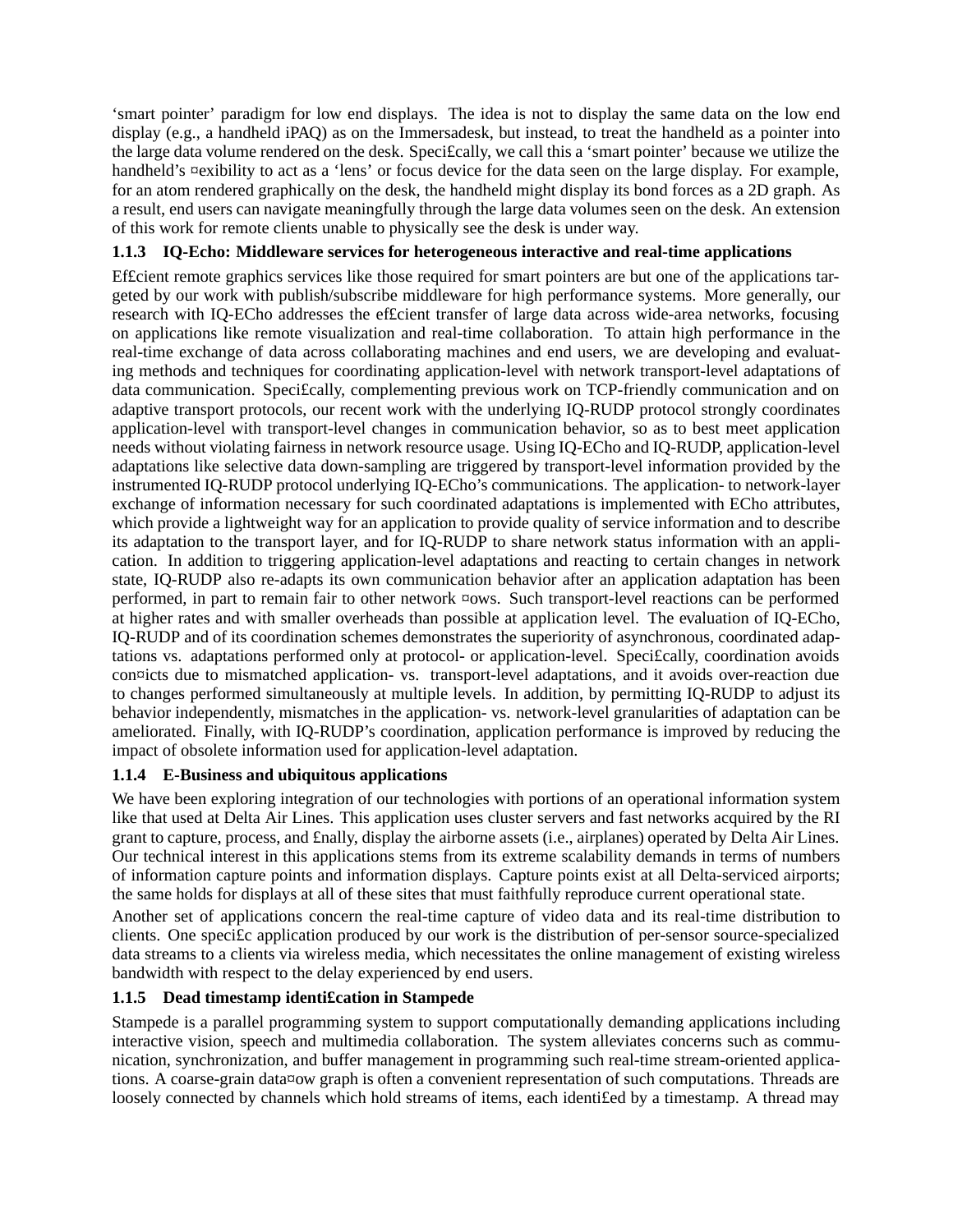read a timestamped item from one channel, perform some analysis on that item and write an item with that same timestamp onto a different channel. Useful work is signi£ed by a timestamp making its way through the entire pipeline of threads and channels. Because threads operate at different speeds, some timestamps will not make their way through the entire pipeline. There are two performance concerns when programming with Stampede. The £rst concern is space, namely, ensuring that memory is not wasted on a timestamp (i.e. items bearing this timestamp) that is not fully processed. The second concern is time, namely, ensuring that processing resource is not wasted on a timestamp that is not fully processed. In this work we introduce a single unifying framework, dead timestamp identification, that addresses both the space and time concerns simultaneously. Dead timestamps on a channel represent garbage. Dead timestamps at a thread represent computations that need not be performed. This framework has been implemented in the Stampede system. Experimental results showing the space advantage of this framework are presented. Using a colorbased people tracker application, we show that the space advantage can be signi£cant (up to 40the previous techniques for garbage collection in Stampede.

# **1.1.6 Towards aspect-oriented programming support for cluster computing**

Interactive multimedia applications (such as video/audio processing) are good candidates for cluster computing. Such applications are best represented as coarse-grain data¤ow graphs, and are rich in pipelined, task, and data parallelism. There are two issues to be addressed in parallel implementations of such applications. The £rst issue is specifying how the different threads and data abstractions of the application are connected to one another. This is often referred to as the plumbing problem in parallel and distributed computations, and is non-trivial to manage as the applications scale up. The second issue is exploring different parallelism strategies for maximizing performance. Due to the varieties of parallelism that are available in such applications, the space of strategies to be explored can be quite vast depending on the scale and complexity of interactions and the number of simultaneous interactions. We have developed a speci£cation language called STAGES, that provides aspect-oriented programming support for cluster computing. This language makes it possible to decouple the cross-cutting concerns of the application programmer. In particular, algorithm design is disentangled from connection management and performance concerns through the use of our framework. STAGES addresses the two issues identi£ed earlier: £rst it provides a simple syntax for specifying the connections among the threads and the data abstractions; and second it provides a way of specifying the mapping of the threads and data abstractions onto the nodes of the cluster. STAGES has been implemented as a pre-processor which takes an application specification (represented textually as a graph) and generates C code. The current implementation assumes that the target applications use the computational abstractions supported by the Stampede cluster programming library. However the language is general, and targeting a different set of abstractions is simply a matter of specifying a different grammar for STAGES and modifying the code generation part of STAGES. In this work, we present STAGES, its implementation, and its utility for mapping complex applications onto a cluster. We also present performance results from exploring the parallelism space for two such applications on a 17-node cluster of 8-way SMPs (Intel Xeon processors) interconnected by Gigabit Ethernet.

# **1.1.7 Measuring, understanding, and improving the performance of Distributed Stampede**

Distributed Stampede is a programming system that is aimed at supporting sensor-based ubiquitous computing applications. Telepresence, Surveillance, and aware environments in the home and of£ce are examples of such applications. The system itself is implemented as a runtime library on top of a number of different operating systems. The focus of this paper is the performance evaluation and enhancement of Distributed Stampede on different platforms. Through elaborate software instrumentation of the runtime system, we record the interaction between the runtime system and the underlying operating system and messaging layers. Postmortem analysis of the gathered data helps us to understand the behavior of our system in the context of various platforms. Such a study would allow discovering performance bottlenecks in the runtime system as well as opportunities for operating system enhancement for supporting such complex runtime systems.

#### **1.1.8 Integrating selective attention and soft caching in the Stampede framework**

The work whole brings together smart sensing, programmable and cheap hardware platforms to serve as data aggregators for smart sensors, and a distributed programming model that allows the seamless programming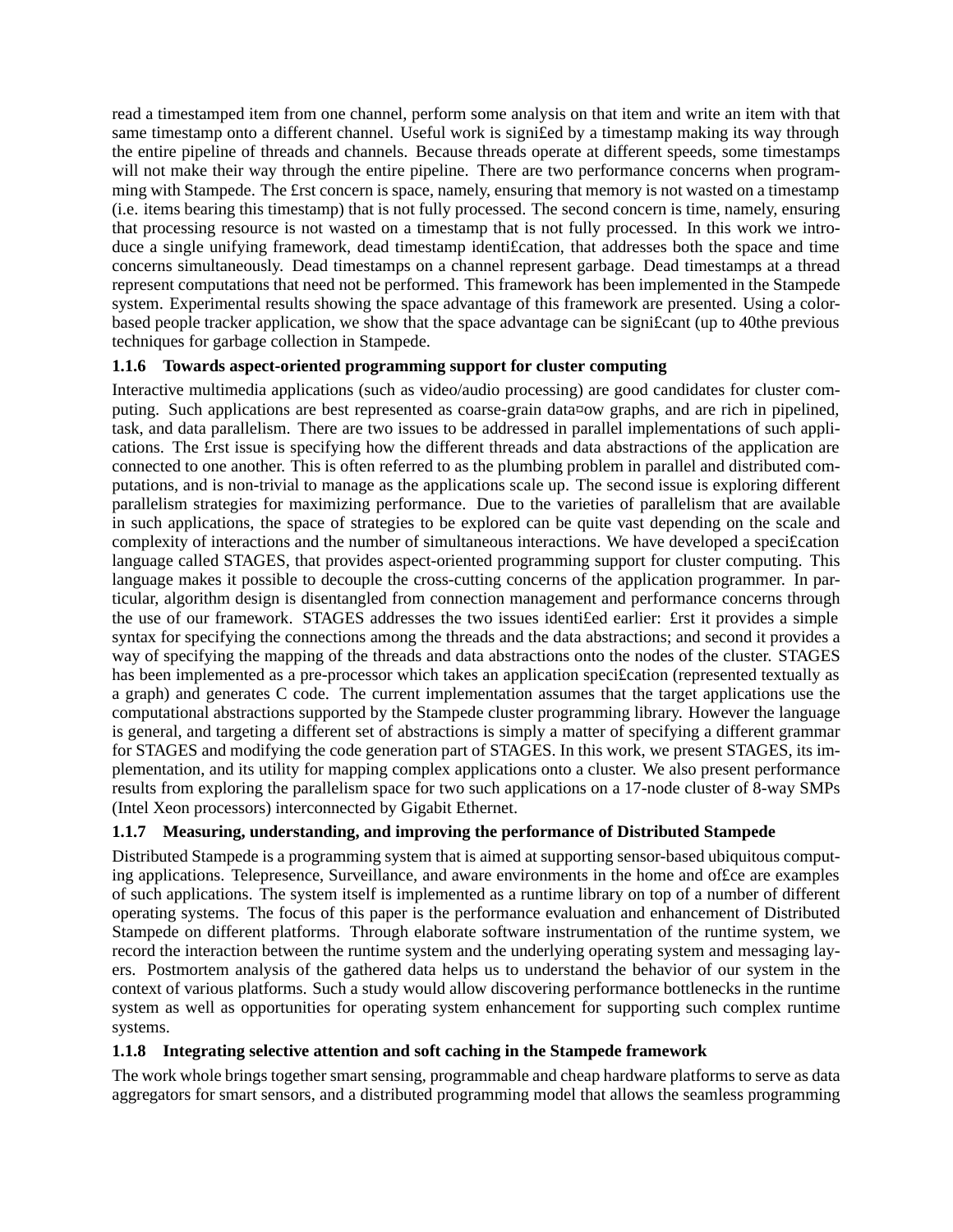of a continuum of sensors, actuators, and backend high-performance clusters. Accomplishments to date include development of a retinal camera, a softcache architecture for just in time loading of hot code and data on data aggregators, and extension of the Stampede distributed programming model to wireless and wired devices.

### **1.1.9 D-Stampede: Programming support for ubiquitous computing**

In this work we focus on an important problem in the space of ubiquitous computing, namely, programming support for the distributed heterogeneous computing elements that make up this environment. We address the interactive, dynamic, and stream-oriented nature of this application class and develop appropriate computational abstractions in the D-Stampede distributed programming system. The key features of D-Stampede include indexing data streams temporally, correlating different data streams temporally, performing automatic distributed garbage collection of unnecessary stream data, supporting high performance by exploiting hardware parallelism where available, supporting platform and language heterogeneity, and dealing with application level dynamism.

# **1.1.10 Distributed selective video streaming using D-Stampede**

D-Stampede is a distributed programming system with support for temporally indexing stream data emanating from several sources. In this work, we illustrate the ability to compose applications using D-Stampede with multiple cameras, making efficient use of network bandwidth. Local processing at each camera sends the centroid value to a head end. A thread at the head end instructs the camera with the highest score (indicative of the location of most action at the current time) to stream full video. A GUI allows a manual over-ride as well. This system has applications in distributed surveillance, and assisted living.

#### **1.1.11 Ubiquitous interactive displays**

The increasing afford-ability and portability of high quality projectors has generated a surge of interest in projector-based display systems. Recent examples include the construction of seamless multi-projector video walls and immersive 3-D virtual environments. We are developing projector-camera technology which can be used to create ubiquitous, interactive displays using the ordinary visible surfaces in a person's environment. Displays could be conveniently located on table-tops, nearby walls, etc. Users could re-position or resize them using simple hand gestures. Displays could even be "attached" to objects in the environment or be made to follow a user around as desired. In addition, this display technology can be coupled with input technology, such as pen capture, to create large input-output surfaces for meeting and classrooms.

The key technical challenges in realizing our vision of ubiquitous interactive displays are the development of projector-camera control strategies and the development of a distributed substrate for sensor fusion which would support deployment of the system.

Control strategies address the need to adjust the output of multiple projectors in response to the environment. Two related problems of front projection displays which occur when users obscure a projector are: (i) undesirable shadows cast on the display by the users, and (ii) projected light falling on and distracting the users. We have developed a computational framework for solving these two problems using multiple overlapping projectors and cameras. The overlapping projectors are automatically aligned to display the same dekeystoned image. The system detects when and where shadows are cast by occluders and is able to determine the pixels which are occluded in different projectors. Through a feedback control loop, the contributions of unoccluded pixels from other projectors are boosted in the shadowed regions, thereby eliminating the shadows. In addition, pixels which are being occluded are blanked, thereby preventing the projected light from falling on a user when they occlude the display. This can be accomplished even when the occluders are not visible to the camera.

#### **1.1.12 Sensing infrastructure for activity recognition in the Aware Home**

Our work in the perceptually aware environment focuses in building sensing infrastructures and developing technologies for activity recognition within the Georgia Tech's Aware Home project. In the last year or so, we have developed a prototype system for reliable sensor fusion; with particular emphasis on high-content streaming modalities of audio and video. In the system, isolated sensing technologies are merged to provide information from varying. dynamic, and long-term scenarios. Strengths of each of the different sensors are leveraged to extract a higher-level interpretation of who is the environment. As to what the user is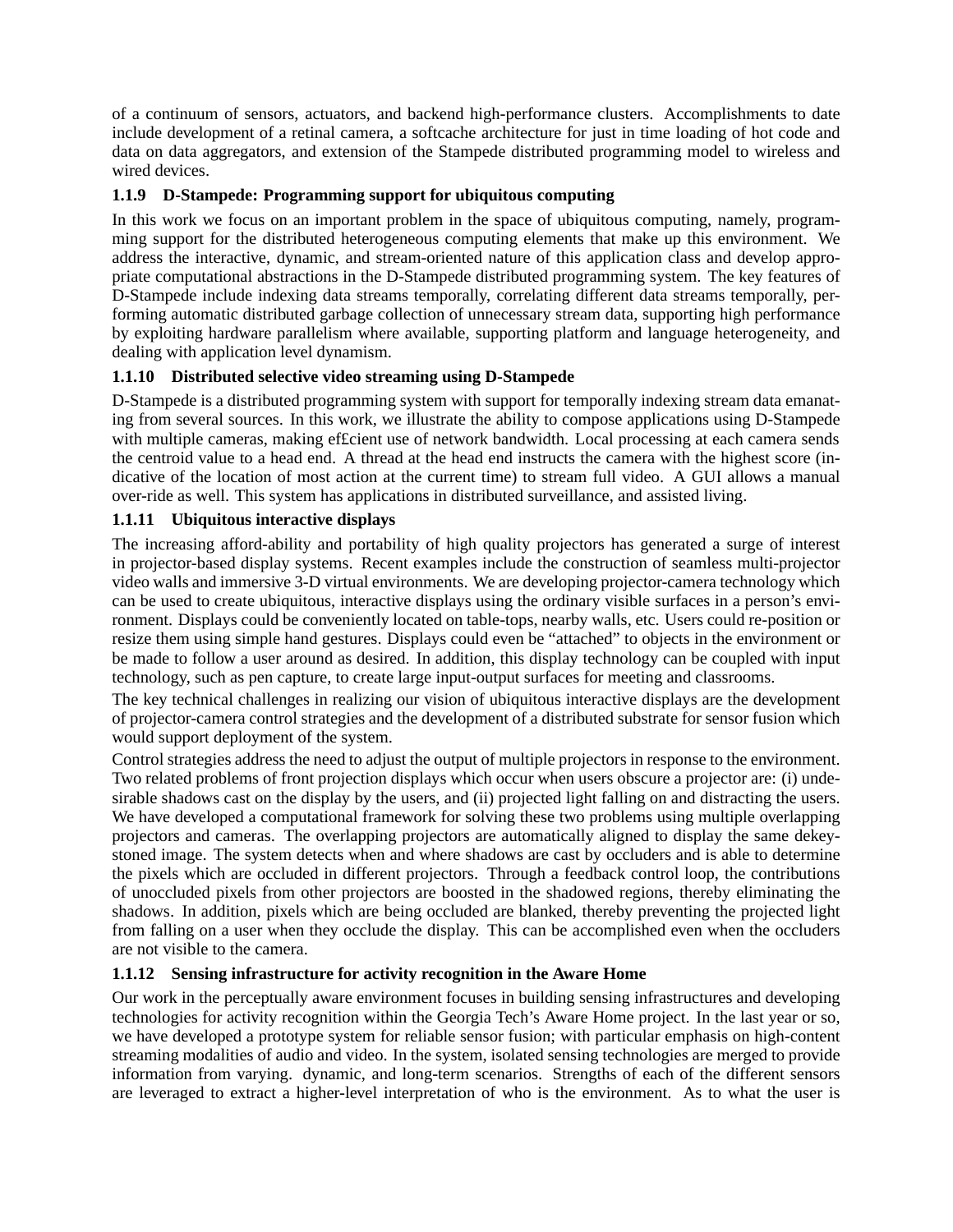doing in the space, we are developing representation that build-off stochastic context-free grammar to aid in identifying action recognition.

#### **1.1.13 Software caching**

A software cache implements cache and virtual memory functionality in software instead of in hardware to enable less expensive devices. Our Softcache project has developed prototype instruction caches using dynamic binary rewriting to minimize the common-case cache miss checks. The software cache technique is particularly appropriate for embedded sensors where the expensive (but rare) dynamic binary rewriting overhead can be of¤oaded onto servers that manage a number of embedded devices attached to sensors.

### **1.1.14 E-textiles**

A digital network between active components or "buttons" atop an e-textile fabric must handle the inexact placement of wires in the fabric both for signal distribution and for power distribution. We approach the problem of signal distribution by making the pin logic of the buttons re-con£gurable and by providing enough local state to allow an external agent to discover and to reconfigure the buttons into a working network. We describe a prototype system of a 2x2 array of FPGA-and-microcontroller buttons atop a fabric with 0.100"-pitch wiring including architecture decisions, circuits and software algorithms.

#### **1.1.15 Active system area networks**

A smart network interface based on a network processor chip is ideal for the important problem of handling streams of small messages. Applications such as operational databases, sensor processing systems and distributed simulations must handle a high volume of small messages. Small messages are notoriously challenging for network traditional processors and memory hierarchies. We are building a network interface for cluster servers targeted at this class of applications. A network processor, typi£ed by the Intel IXP1200, consists of multiple, multithreaded processors on a chip that act as DMA engines capable of a small amount of computation (a few operations per byte) as they perform the DMA transfer. Past "smart" network interfaces have improved system performance by unloading the host processor and by reacting to events with lower latency. Network processors as network interfaces add the ability to aggregate, classify and reorganize data as is it is transferred because they have suf£cient processing power to inspect and alter every byte.

#### **1.1.16 The Infosphere project**

The Infosphere project is developing concepts, techniques, and tools for the next generation systems software in pervasive computing environments. Systems software for such environments must support end-toend quality of service (QoS) for users and developers, for example, in terms of performance, availability, maintainability, and survivability. The core abstraction is called Infopipe, which supports information ¤ow through a variety of environments with these QoS properties. These pervasive computing environments include high speed networks such as the Next Generation Internet on one end of spectrum, and limited bandwidth wireless connections on the other end. These environments are also characterized by continuous changes that demand stable and responsive systems software adaptation. Infopipe software will support the generation and composition of code to support information ¤ow through these changing environments. Infosphere focuses on the challenges of bringing fresh information from a variety of sensors to new applications such as accurate micro-region weather forecasting.personalized fresh information delivery for mission-critical operations in urban terrain.

# **1.1.17 Middleware Infopipes**

We have been working on the development of Infopipe software based on XML at the Application Layer and based on PBIO at the Middleware Layer. The work in the Middleware Layer builds on the results from ECho and JECho software. This C-based Infopipe support forms the basis for experimentation with recon£gurable information ¤ow applications such as those described in the following section.

#### **1.1.18 Aspect-oriented development of Infopipes**

We have been re-developing the Java version of Infopipe software using AOP concepts and techniques. Speci£cally, the performance monitoring components (e.g., latency and bandwidth of network) of Infopipes have been coded as aspects and the AspectJ compiler has been used to generate the executable code. This is another example of raising the level of abstraction of the library code that supports Infopipe Stub Generator.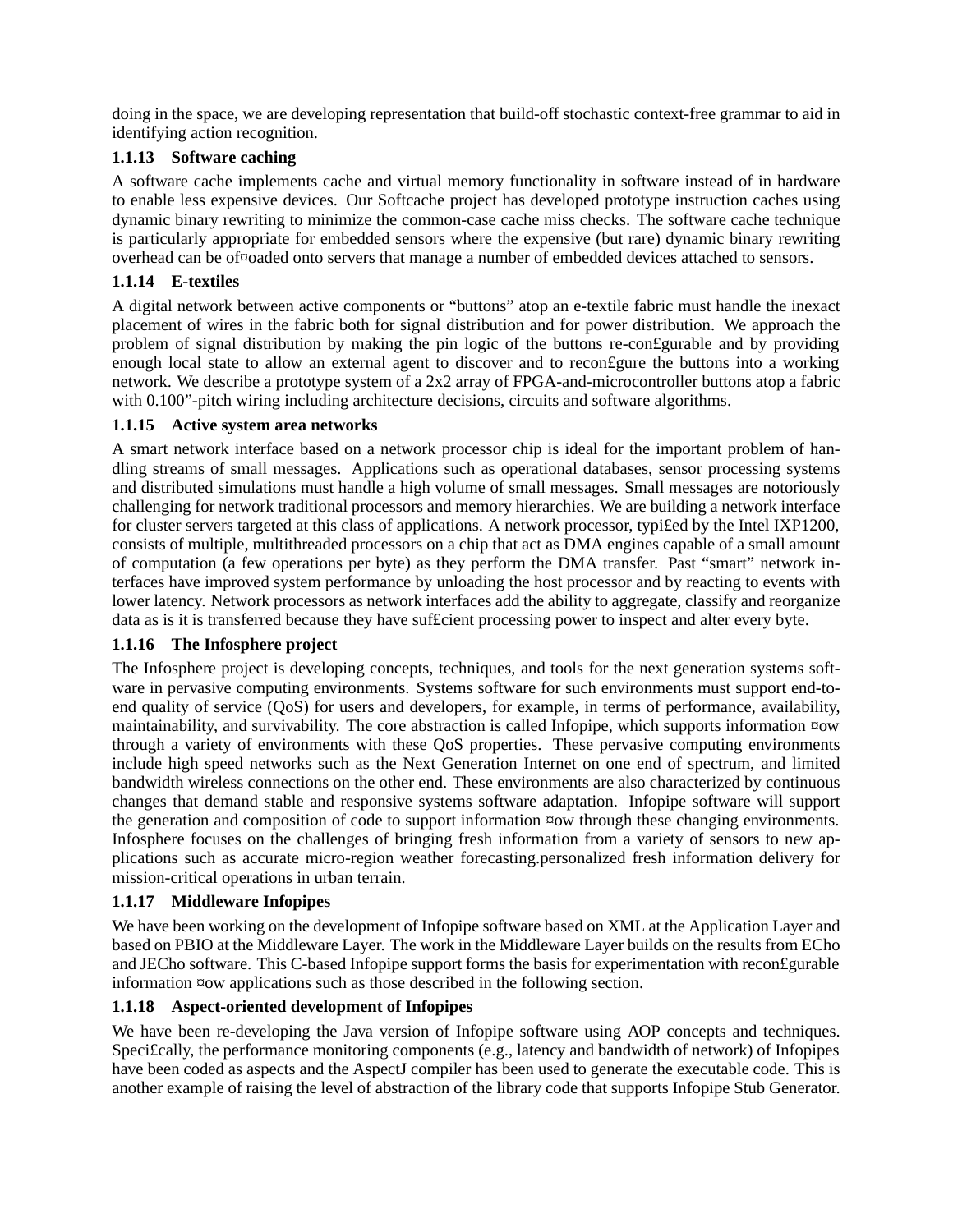### **1.1.19 Information ¤ow application support**

As part of the Infopipe development at the Application Layer, we also have been working on methods and software to extract information automatically from the Web. These are tools that facilitate the information ¤ow by adding syntactic and semantic descriptions to Web-originated information ¤ows such as dynamic web content.

#### **1.1.20 Securing pervasive computing applications**

In pervasive computing environments, applications make use of the underlying infrastructure to provide the services users need without requiring them to explicitly make the requests. Clearly, sensor gathered information has to be used to identify users and the resources that they desire to access in such an environment. We have developed a transparent authentication framework that identifies sources of requests based on sensor provided information. Since sensors may have limited accuracy or can be tampered with, our framework provides an authentication metric value that can be increased depending on the nature of the user's request. We have also developed an authorization framework that takes the context in which a request is made (e.g., time, location, past requests) to determine if a request should be granted. A security architecture that implements authentication and authorization services based on these ideas has been designed and implemented. We are exploring how applications in the Aware Home can be secured using the architecture that has been developed.

# **1.2 Major Findings**

We have had a significant number of research results in the scope of the RI project that span distributed systems, user interaction, cluster computing, and wide area scalability in application domains such as telepresence and e-commerce. These results have often been in partnership with our industrial collaborators such as IBM, Intel, Compaq, and Wind River Systems. The references in the publications portion of this annual report give pointers to some of these results.

#### **1.3 Training and Development**

### **1.3.1 Undergraduate Research Participation**

We continue to attract bright and interested undergraduates to RI-related research projects. Undergraduate participation in research within the College is facilitated by the excellent UROC program (www.cc.gatech. edu/program/uroc), coordinated by Amy Bruckmann. A variety of institute-wide programs are also available (www.undergraduateresearch.gatech.edu) including a special fund sponsored by the president of Georgia Tech and several NSF-sponsored projects (URIP, SURF, etc.). In addition, we sponsor the Systems Hackfest group each semester that includes 5-10 undergraduates participating in research-related projects for fun or course credit.

# **1.4 Outreach**

The College of Computing at Georgia Tech continues its popular summer intern program (funded by ONR) for promising undergraduate students from Colleges and Universities who do not have the infrastructure to support research in computing. The facilities funded by the RI continue to serve as a major resource for these summer interns. As an example, in the summer of 2000, we had participants from Spelman College, University of Puerto Rico, Florida A&M, Talladega College, Morris Brown College, and Morehouse College. The intent is to match these students with faculty and graduate students who can mentor them through an eight-week research project. This program provides the interns with a rich summer research experience, and serves as a port-hole for what awaits them if they decide to go to graduate school.

We have held several open-house events in 2001 to acquaint researchers from within and outside the College of Computing to the high-end visualization and computation facilities that are available through the RI award. The Systems Studio has become a center for demo and poster events and is used frequently to introduce and showcase our various efforts to visitors.

Finally, in November 2001 we held a successful Symposium on Systems and Networking Technologies at Georgia Tech (www.cc.gatech.edu/conferences/techsymp). The intent was to feature cutting-edge research from leading industries. The Symposium allowed Tech students to build bridges with industrial researchers and also provided a showcase for ongoing systems research at Georgia Tech.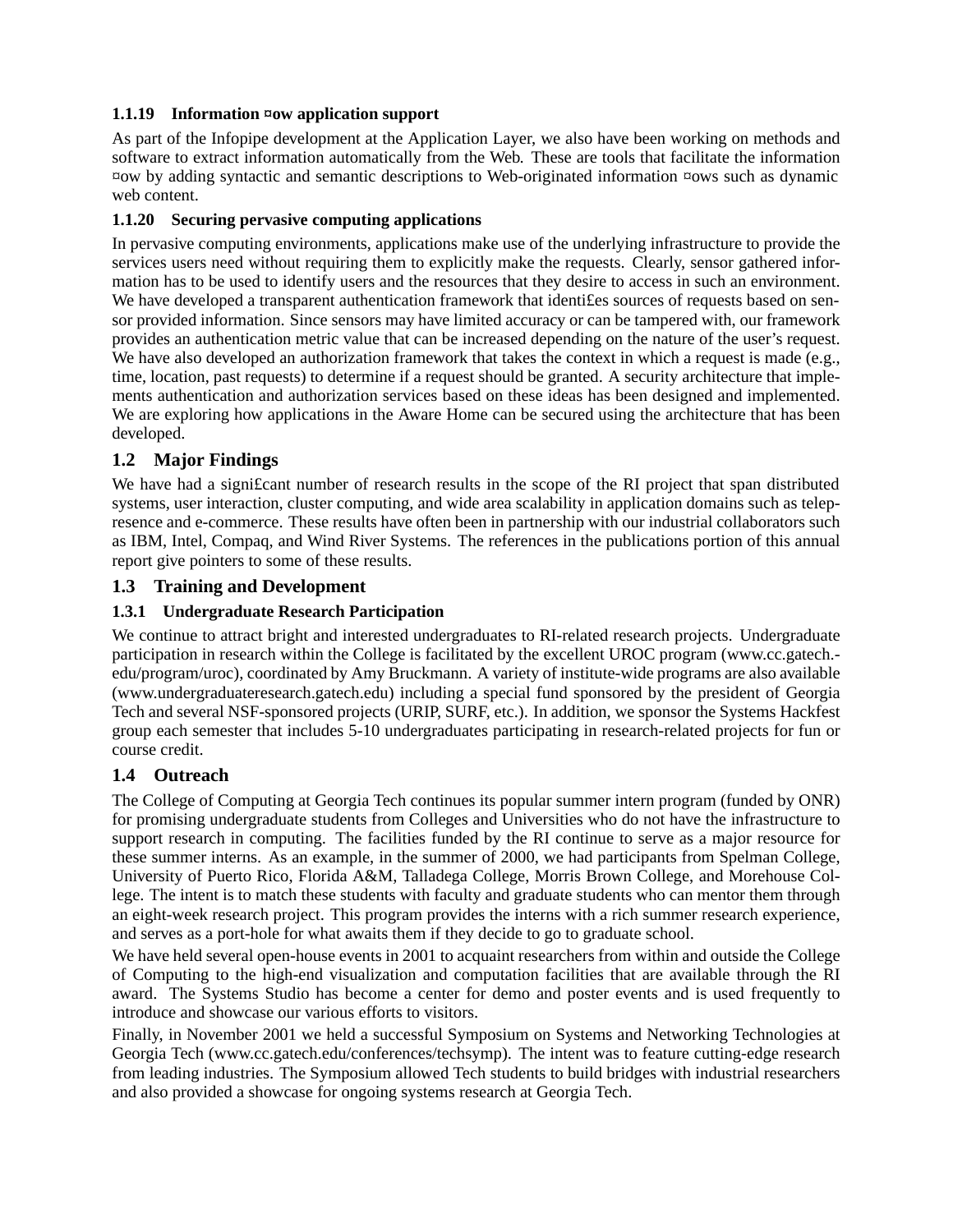# **1.4.1 Advisory Board**

We held a valuable research advisory board for the RI award in May of 2001. The board members attending included: Roger Haskin (IBM Almaden), Jim Rehg (formerly at Compaq CRL), Yousef Khalidi (Sun), Gita Gopal (HP labs), Rick Schlichting (AT & T), Willy Zwaenepoel (Rice), Kai Li (Princeton), and Mary Vernon (UW-Madison). This meeting provided valuable external feedback and focus to our efforts. We look forward to the next meeting of this group, tentatively scheduled for Fall of 2002.

# **2 Publications and Products**

# **2.1 Publications**

See the references at the end of this document.

# **2.2 Web Site**

Please visit the project web site at www.cc.gatech.edu/~rama/nsf-ri/

# **3 Contributions**

The activities we are currently undertaking have resulted in a signi£cant number of publications and software artifacts. These are listed in the references at the end of this report.

# **3.1 Human Resources**

We have roughly 40 graduate students, 15 undergraduate students, and 7 research scientists working in areas related to this project. Three research scientists are supported (part-time) directly from grant funds. Approximately 30% of these individuals come from under-represented groups.

# **3.2 Laboratory and Testbed Development**

We have out£tted a laboratory (the Systems Studio) with a variety of resources described in previous annual reports. We can report ongoing heavy use of these resources for a variety of grant-related projects. This "media space" is used frequently for interactive meetings and presentations and has been out£tted as an Access Grid node and is used regularly for this purpose by individuals from throughout the Tech campus.

This year we have purchased a variety of additional sensor components so that we may use the Systems Studio as a "sensor lab" as well. We are experimenting with both research (HP Badge4, Berkeley Motes) and commercial equipment (VersusTech location sensors, wireless temperature sensors).

In addition, we are increasing the integration of resources in the Systems Studio with similar resources in the Aware Home.

# **3.3 Budget, Equipment Acquisition, and Personnel Support**

Of the \$300,018 increment received this year from NSF, we project expenses of \$307,184.82. Two major purchases have been completed with a third purchase under negotiation. We anticipate that the funds for the third purchase will be encumbered in mid-July.

A large, high-speed Cisco switch has been purchased and installed as the central switching unit for all systems-related research efforts in the College of Computing. This item cost approximately \$71,000.

A second expenditure of approximately \$47,000 was recently completed to out£t a 10 node cluster of Dell Xeon dual processor workstations to support a variety of the RI-related research projects This cluster augments our primary 128-node cluster. The large cluster has become a prime resource for the College and is heavily booked. Invasive experiments such as those requiring kernel modi£cations are discouraged to minimize disruption to the overall user community. The small cluster gives us the ability to easily perform such experiments once again.

The remaining funds are projected to be part of a large, multi-grant purchase of a state-of-the-art, 50 node, tera¤op cluster of McKinley IA-64 dual processors. This machine will allow a micro-grid con£guration to support data transformation and modification of large scale (terabit) data streams. RI funds will be spent on 10 of the 50 nodes for the initial purchase. Funds from next year's increment are targeted for a further upgrade of the resources for this machine.

Negotiations for this machine are continuing late into the £scal year because of the complexity and scale of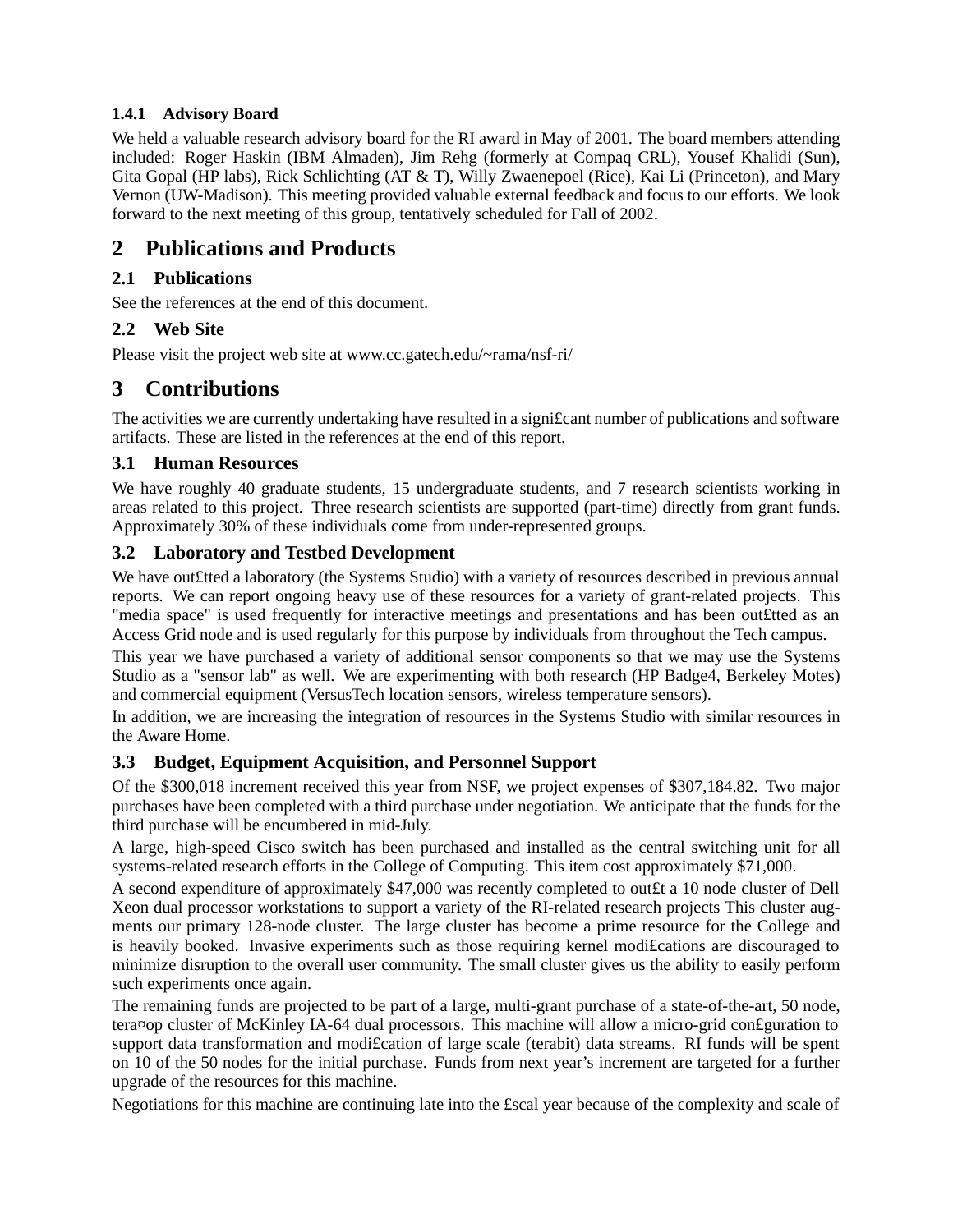the purchase and because we are negotiating prior to the of£cial release of the McKinley processors.

The current year's allocation of matching funds comes from two sources internally and totals \$168,093.24 (College Matching Fund) and \$258,000 (Liotta Matching Fund). The Liotta Matching Funds are earmarked for the large cluster purchase. College matching funds have been encumbered for equipment maintenance on RI purchases and for personnel (research scientist) support.

Three research scientists are currently supported by the RI funds: Neil Bright, Phillip Hutto and Matthew Wolenetz. We project these three individuals will remain funded by the grant (primarily from College Matching Fund) for the duration of the grant.

# **4 Special Requirements**

#### **4.1 Plans for the Coming Year**

Projects such as Stampede, ECho, and InfoSphere we have been exploring several interesting distributed systems technologies. Now we are a point where we can see the impact of these technologies in various application contexts. Such contexts include the Media Broker application described previously, a novel application under development called the TV-Watcher that monitors a large number of video and text streams for content correlation, and non-occluding ubiquitous interactive displays. In addition, using the sensor lab that we have out£tted, we plan on exploring sensor monitoring and fusion technologies to enable capabilities such as location awareness. As mentioned previously we will continue our efforts at integrating sensor infrastructure technologies in the Aware Home and the Systems Studio. We believe this effort will reveal interesting requirements due to the variety of technologies involved.

# **References**

- [1] Patrick Widener, Greg Eisenhauer, Karsten Schwan, and Fabian E. Bustamante. "Open Metadata Formats: Ef£cient XML-Based Communication for High Performance Computing", to appear in *Cluster Computing: The Journal of Networks, Software Tools, and Applications*, 2002.
- [2] Greg Eisenhauer, Fabian Bustamante and Karsten Schwan. "Native Data Representation: An Ef£cient Wire Format for High-Performance Computing", to appear in *IEEE Transactions on Parallel and Distributed Systems*, 2002.
- [3] Greg Eisenhauer, Fabian E. Bustamante and Karsten Schwan, "Event Services in High Performance Systems". *Cluster Computing: The Journal of Networks, Software Tools, and Applications*, Vol.4, Num, 3, 2001.
- [4] Dilma Silva and Karsten Schwan, "CTK: Con£gurable Object Abstractions for Multiprocessors", *IEEE Transactions on Software Engineering*, 2001.
- [5] Christian Poellabauer, Karsten Schwan, Greg Eisenhauer, Jiantao Kong, "KECho Event Communication for Distributed Kernel Services", *International Conference on Computer Architecture*, Springer Verlag, Lecture Notes in Computer Science, April 2002.
- [6] Christian Poellabauer, Karsten Schwan, and Richard West, "Coordinated CPU and Event Scheduling for Distributed Multimedia Applications", *9th ACM Multimedia Conference*, Ottawa, Canada, October 2001.
- [7] Ada Gavrilovska, Van Oleson, and Karsten Schwan, "Adaptable Mirroring in Cluster Servers", *High Performance Distributed Computing*, (HPDC-10), Aug. 2001.
- [8] Patrick Widener, Greg Eisenhauer, and Karsten Schwan, "Ef£cient XML-Based Communication for High Performance Computing", *High Performance Distributed Computing*, (HPDC-10), Aug. 2001.
- [9] Fabian E. Bustamante, Patrick Widener, and Karsten Schwan, "A Case for Proactive Directory Services", poster in *Proceedings of Supercomputing 2001*, (SC 2001), Denver, Colorado, November 10-16, 2001.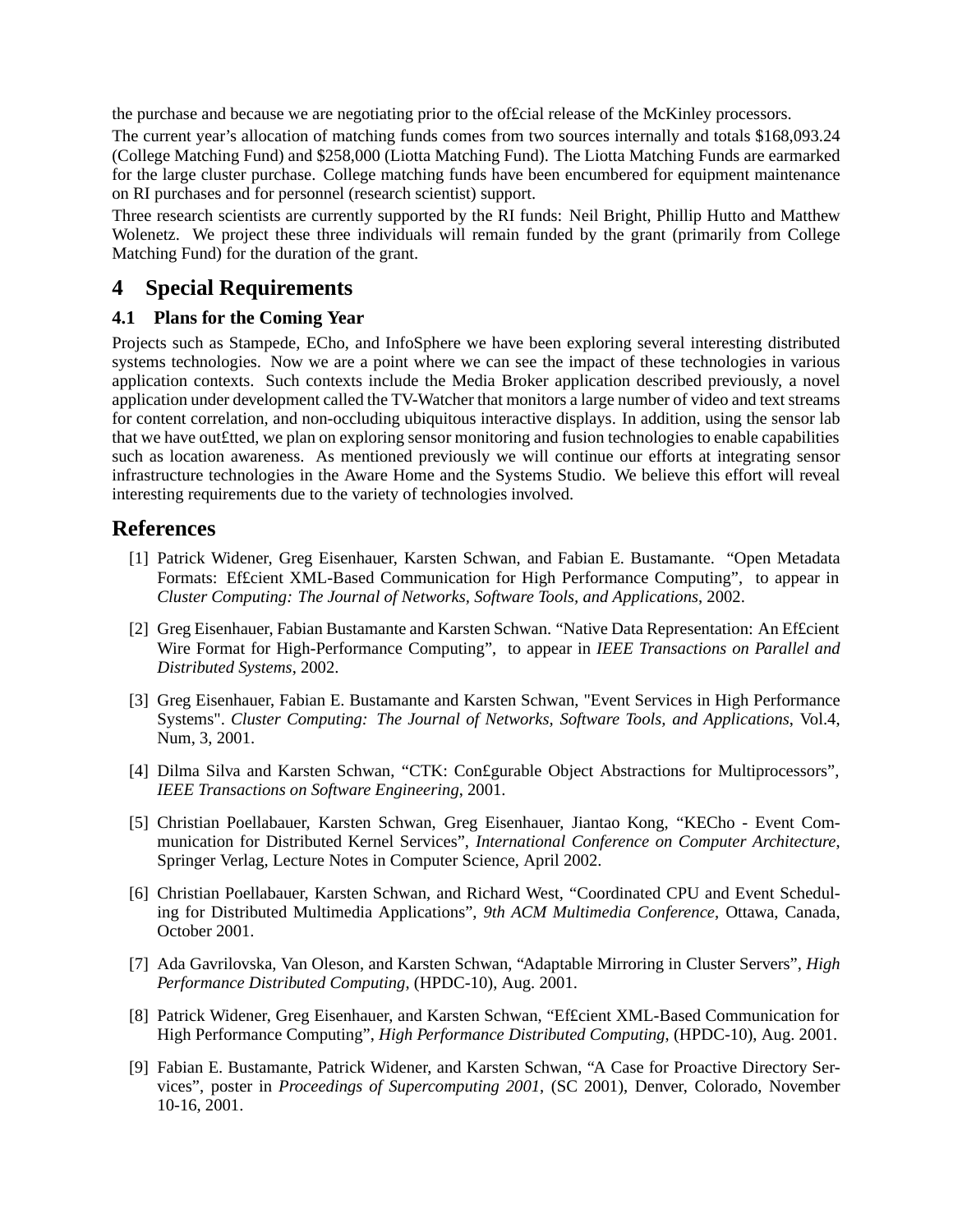- [10] Fabian E. Bustamante, Greg Eisenhauer, Karsten Schwan and Patrick Widener, "Active Streams and the effects of stream specialization", poster in *Proc. of Tenth International Symposium on High Performance Distributed Computing* (HPDC-2001), San Francisco, California, August 7-9, 2001.
- [11] D. Zhou, Y. Chen, G. Eisenhauer, and K. Schwan, "Active Brokers and Their Runtime Deployment in the ECho/JECho Distributed Event System", *Third International Workshop on Active Middleware Services*, IEEE, Aug. 2001.
- [12] Christian Poellabauer, Karsten Schwan, and Richard West, 'Lightweight Kernel/User Communication for Real-Time and Multimedia Applications", *11th International Workshop on Network and Operating Systems Support for Digital Audio and Video* (NOSSDAV), IEEE, June 2001.
- [13] Sameer Adhikari, Arnab Paul, and U. Ramachandran. "D-Stampede: Distributed Programming System for Ubiquitous Computing," (To Appear in) *22nd International Conference on Distributed Computing Systems (ICDCS),* Vienna, Austria, July, 2002.
- [14] Matthew David Wolenetz, Hasnain A. Mandviwala, Sameer Adhikari, Yavor Angelov, Umakishore Ramachandran, Kenneth Mackenzie, James Matthew Rehg. Towards aspect-oriented programming support for cluster computing. Submitted to *International Conference on Parallel Architectures and Compilation Techniques 2002*.
- [15] Nissim Harel, Hasnain A. Mandviwala, Kathleen Knobe, Umakishore Ramachandran. Dead Timestamp Identi£cation in Stampede. To appear in *International Conference on Parallel Processing 2002*.
- [16] A Comparative Study of Stampede Garbage Collection Algorithms. Nissim Harel, Hasnain A. Mandviwala, Kathleen Knobe, Umakishore Ramachandran. Unpublished manuscript. April 2002.
- [17] T.-J. Cham, R. Sukthankar, J. M. Rehg, and G. Sukthankar. "Shadow Elimination and Occluder Light Suppression for Multi-Projector Displays". Submitted to IEEE Intl. Conf. on Visualization (Viz '02). 2002.
- [18] Stillman, S. and I. Essa. "Towards Reliable Multimodal Sensing in Aware Environments" In Perceptual User Interfaces (PUI 2001) Workshop (held in Conjunction with ACM UIST 2001 Conference), November 2001.
- [19] Moore D.and I. Essa. "Recognizing Multitasked Activities using Stochastic Context-Free Grammar", In Proceedings of AAAI Conference, Edmonton, CA, (to Appear), August 2001.
- [20] Chad Huneycutt and Kenneth Mackenzie. Software Caching using Dynamic Binary Rewriting for Embedded Devices. Technical Report GIT-CC-01-26. 2001.
- [21] Joshua Fryman, Chad Huneycutt and Kenneth Mackenzie. Investigating a SoftCache via Dynamic Rewriting. Fourth Workshop on Feedback-Directed and Dynamic Optimization (FDDO), Austin, TX. 2001.
- [22] Kenneth Mackenzie, Eric Hudson, Drew Maule, Sundaresan Jayaraman and Sungmee Park. A Prototype Network Embedded in Textile Fabric. International Conference on Compilers, Architectures and Synthesis for Embedded Systems (CASES), Atlanta, GA. 2001.
- [23] Adam Johnson and Kenneth Mackenzie. Pattern Matching in Recon£gurable Logic for Packet Classi- £cation. International Conference on Compilers, Architectures and Synthesis for Embedded Systems (CASES), Atlanta, GA. 2001.
- [24] Kenneth Mackenzie, Didier Contis, Mikael Horal, Austen McDonald, Rabin K. Patra, Vibha Rathi, David Schimmel, Karsten Schwan, Weidong Shi, Sudha Yalamanchili and Xiaotong Zhuang. Network Processors for Network Interfaces. Conference paper in preparation.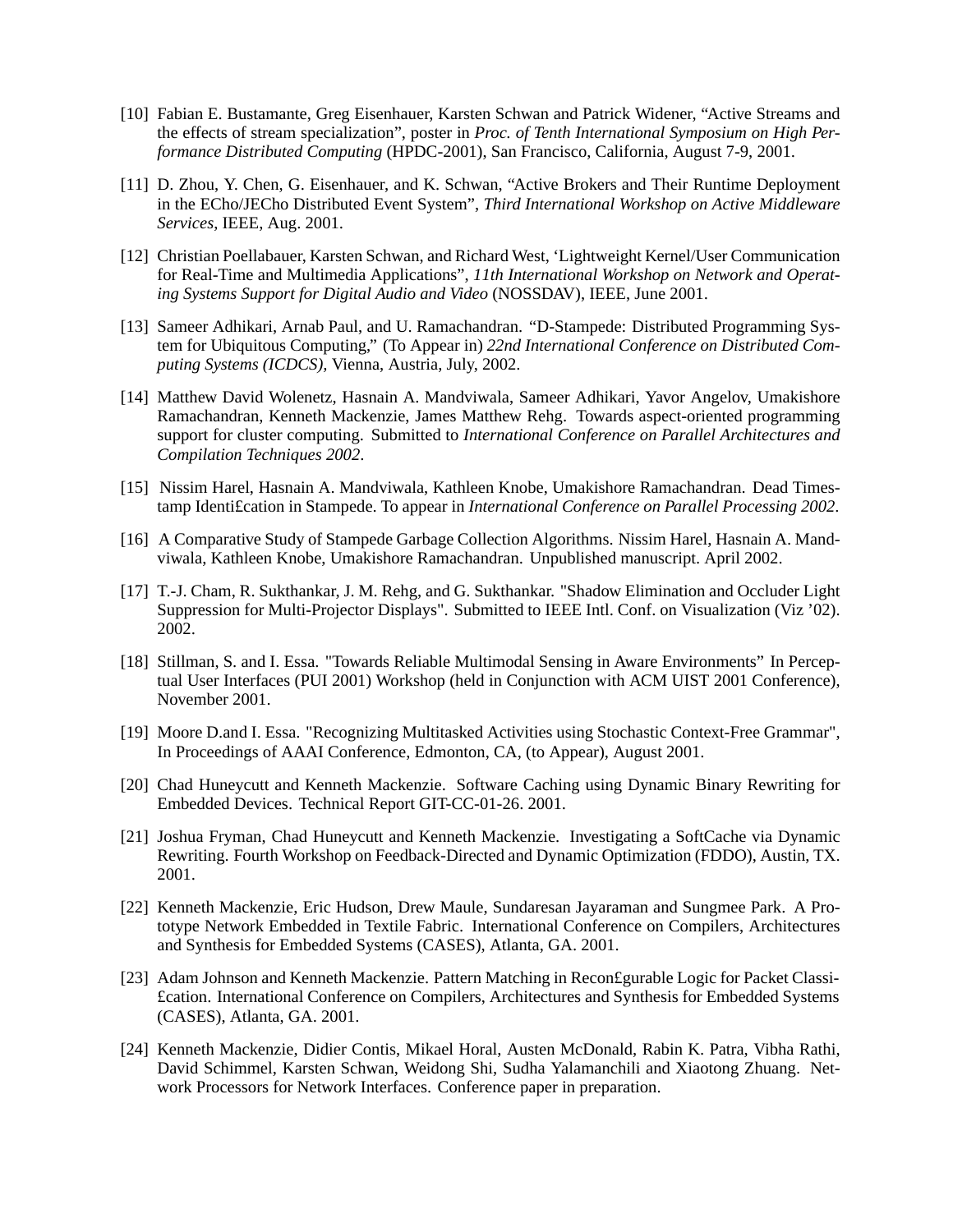- [25] David Buttler, Ling Liu, and Calton Pu. "A Fully Automated Object Extraction System for the World Wide Web". Proceedings of the 2001 International Conference on Distributed Computing Systems (ICDCS'01), April 2001, Phoenix, Arizona.
- [26] David Buttler, Ling Liu, Calton Pu and Henrique Paques. "OmniSearch: A method for searching dynamic content on the Web". Demo paper; Proceedings of ACM SIGMOD Conference, May 21-25, 2001.
- [27] Ling Liu, Calton Pu, Wei Han. "An XML-Enabled Data Extraction Tool for Web Sources". International Journal of Information Systems, Special Issue on Data Extraction, Cleaning, and Reconciliation. (eds. Mokrane Bouzeghoub and Maurizio Lenzerini), 2001.
- [28] Yuan Chen, Karsten Schwan, and David Rosen. Java mirrors: Building blocks for interacting with high performance applications. ACM 2001 Java Grande Conference.
- [29] Greg Eisenhauer. ECho web site. http://www.cc.gatech.edu/projects/ECho.
- [30] Greg Eisenhauer. Mirror object steering system web site. http://www.cc.gatech.edu/projects/MOSS.
- [31] Patrick Widener, Karsten Schwan, and Greg Eisenhauer. Open metadata formats: Ef£cient xml-based communication for heterogeneous distributed systems. (to appear) Proceedings of the Poster Session of ICDCS-21, April 16-19 2001.
- [32] Dong Zhou, Karsten Schwan, Greg Eisenhauer, and Yuan Chen. Supporting distributed high performance application with java event channels. In *Proceedings of the 2001 International Parallel and Distributed Proceeding Symposium (IPDPS)*, April 2001.
- [33] G. Riley, M. Ammar, R. Fujimoto, K. Perumalla, and D. Xu. Distributed Network Simulations using the Dynamic Simulation Backplane. *International Conference on Distributed Computer Systems*, May 2001.
- [34] K. Perumalla and R. Fujimoto. Virtual Time Synchronization over Unreliable Network Transports. *2001 Workshop on Parallel and Distributed Simulation*, May 2001.
- [35] T. McLean and R. M. Fujimoto. The Federated-simulation Development Kit: A Source-Available RTI. *2001 Spring Simulation Interoperability Workshop*, paper # 01-SIW-95, March 2001.
- [36] Maria da Graca Pimentel, Yoshihide Ishiguro, Bolot Kerimbaev, Gregory D. Abowd and Mark Guzdial Supporting long-term educational activities through dynamic web interfaces. *Interacting with Computers*, special issue on interfaces for the active Web. Volume 13, Number 3, pp. 353-374, February 2001.
- [37] Anind K. Dey, Daniel Salber and Gregory D. Abowd. A conceptual framework and a toolkit for supporting the rapid prototyping of context-aware applications. *Human-Computer Interaction (HCI) Journal*, Anchor article of a special issue on Context-Aware Computing, Vol. 16 2001.
- [38] Maria Pimentel, Alessandra Macedo and Gregory Abowd. Linking Homogeneous Web-based Repositories. *International Workshop on Information Integration on the Web-Techologies and Applications*, April 9-11, 2001, Rio de Janiero, Brazil.
- [39] Covington, M.J., Long, W., Srinivasan, S., Dey, A.K., Ahamad, M., Abowd, G.D. Securing contextaware applications using environment roles. *Proceedings of the 6th ACM Symposium on Access Control Models and Technologies (SACMAT 2001)*, May 3-4, 2001.
- [40] Abowd, Gregory D. and Jason Brotherton. eClass: A prototype system for automating the capture and access of classroom lectures. In Hezami, Reza (ed.) *The Digital University - Reinventing the Academy*, 2nd edition, Springer-Verlag 2001.